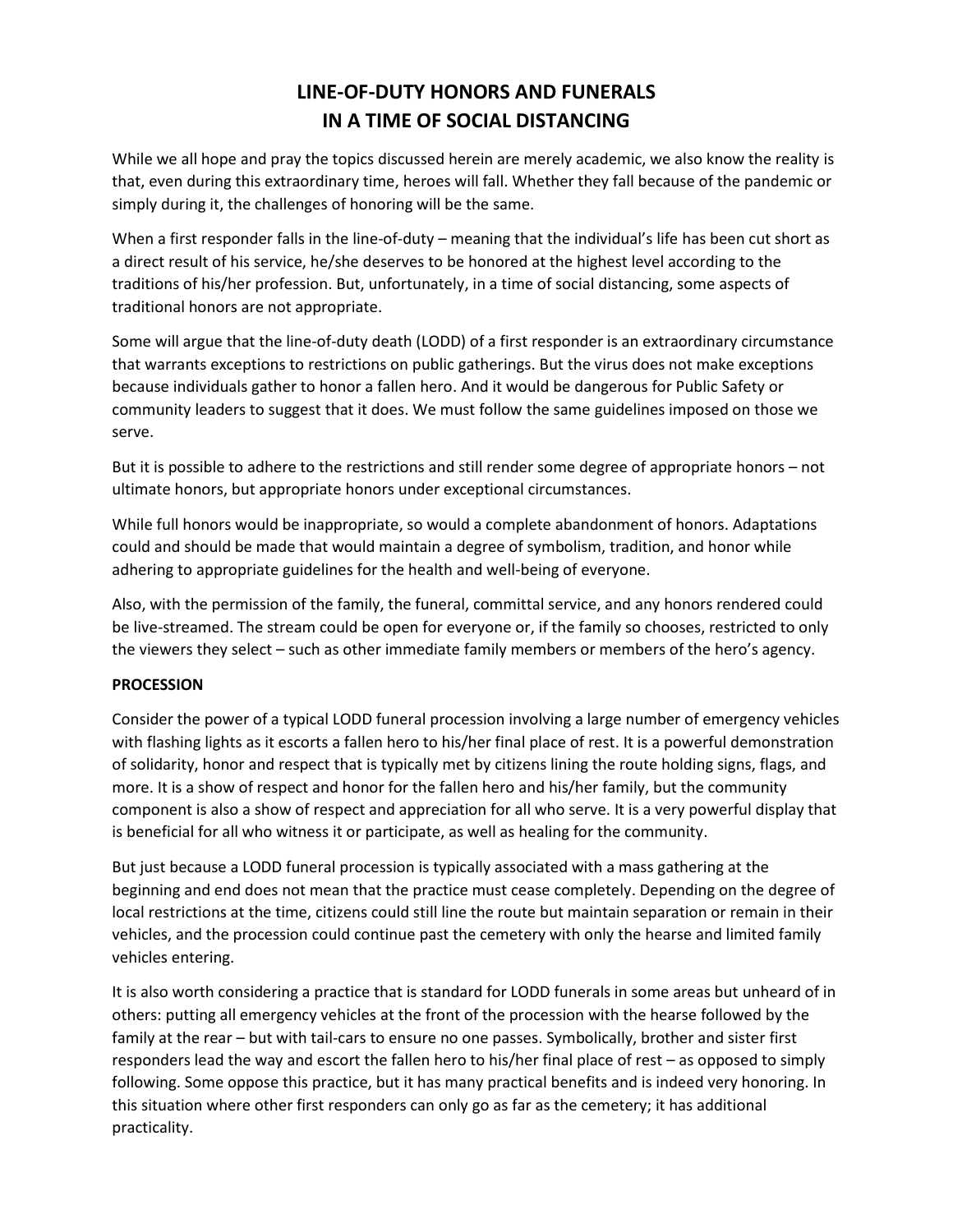# **FORMATION**

Instead of a mass formation outside a funeral venue, first responders could stage in their vehicles with lights flashing as a fallen hero is brought out to the hearse. While not the same as a 'sea of blue,' it would still be representative of solidarity and create a powerful presence – all while maintaining appropriate social distancing.

#### **FLAG DISPLAY**

It is quite common to raise a garrison or other large flag and have it displayed at a strategic location or hanging over a roadway for the procession to pass beneath. Unless restrictions are in place to prohibit it, this is something that could still occur – even if all other honors are withheld.

## **GRAVESIDE HONORS**

In some locations, only a limited number of mourners can enter a cemetery, and no one is permitted to exit their vehicle. But even in those instances, it might be possible to render the following modified honors with family members watching from their vehicles.

## **SINGLE BAGPIPER**

A single piper could be used in lieu of a full band or multiple musicians. Since pipers maintain distance from the family and other funeral components even under normal conditions, a single piper should not add to the count of individuals clustering.

## **BUGLER PLAYING "TAPS"**

The playing of "Taps" is another single-person activity where the bugler takes a position, even under normal conditions, away from the family and other participants. So, this is another component that could be maintained without adding to the number of individuals congregating.

#### **LAST CALL**

Since this does not involve any additional personnel other than someone to cue the dispatcher – which could be handled by another participant or someone observing from nearby, it should still be possible to perform this traditional honor.

## **FLYOVER**

If this is an appropriate honor, it could still occur as it requires no additional personnel in the proximity of others on the ground.

#### **BELL CEREMONY (FIRE SERVICE)**

Regardless of whether the ceremony is performed inside during the funeral service or graveside for the committal service, the narrator and bell-ringer are both typically positioned away from the family. In the current climate, the ceremony could be performed at an appropriate distance graveside with one person serving in both roles.

# **THREE-VOLLEY SALUTE (LAW ENFORCEMENT)**

While many believe the three-volley salute requires seven rifles, there is really no such requirement – it is simply common practice. (A three-volley salute is actually quite different from a '21-Gun Salute.') The salute could be appropriately performed with a team of four (including a commander) or fewer with